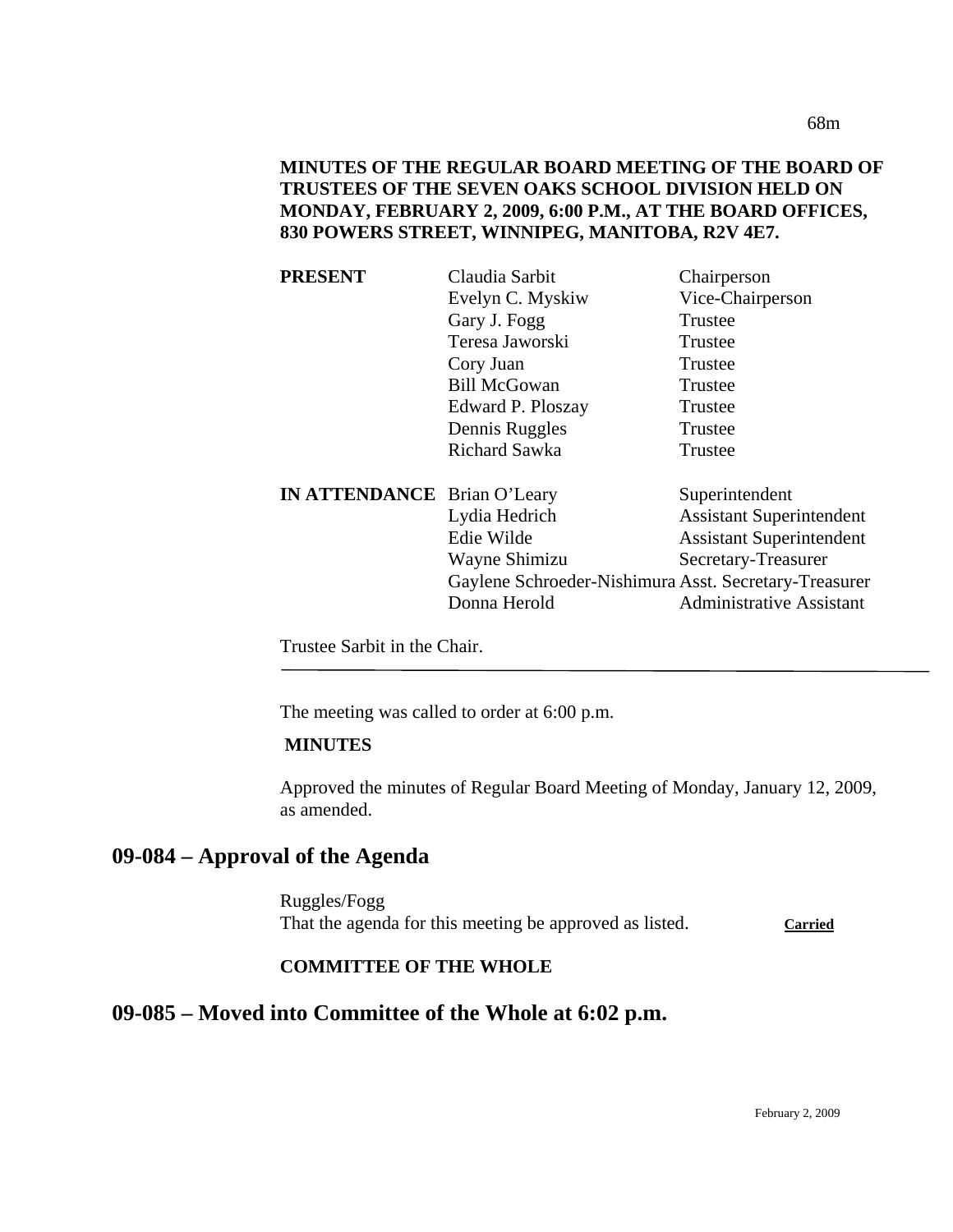### **COMMITTEE OF THE WHOLE**

Juan/Jaworski That the Board move into Committee of the Whole. **Carried**

Trustee Myskiw in the Chair.

# **OFFICERS' REPORT**

There were no reports.

Trustee McGowan here entered the meeting at 6:08 p.m.

# **SUPERINTENDENTS' PERSONNEL REPORT**

# **09-086 – Superintendents' Personnel Report**

Sawka/Ruggles That the Superintendents' Personnel Report be ratified. **Carried**

### TEACHER APPOINTMENTS

The following were appointed to Limited Teacher-General (term) contracts:

Linda Benson (.80), effective February 20, 2009 to June 30, 2009 Dana Brown (.50), effective January 19, 2009 to June 30, 2009 Juana Castillo (.66), effective February 2, 2009 (indefinite) Frederick Coppock (1.00), effective February 2, 2009 to June 30, 2009 Nicolette Dirks (1.00), effective February 2, 2009 (indefinite) Slavo Federkevic (1.00), effective January 5, 2009 (indefinite) Derek Gebhardt (.20), effective February 20, 2009 to June 26, 2009 Brent Leschyson (.50), effective February 2, 2009 to June 30, 2009 Kristy Merkl (1.00), effective January 5, 2009 (indefinite)

# ADMINISTRATIVE ASSISTANT APPOINTMENT

Appointed Suzanne Ciulla to the position of full-time (1.00) Administrative Assistant to the Secretary-Treasurer effective February 23, 2009.

# SECRETARY APPOINTMENTS

The following were appointed to part-time (.50) School Secretary positions:

Carrie Ludlow, effective January 19, 2009

69m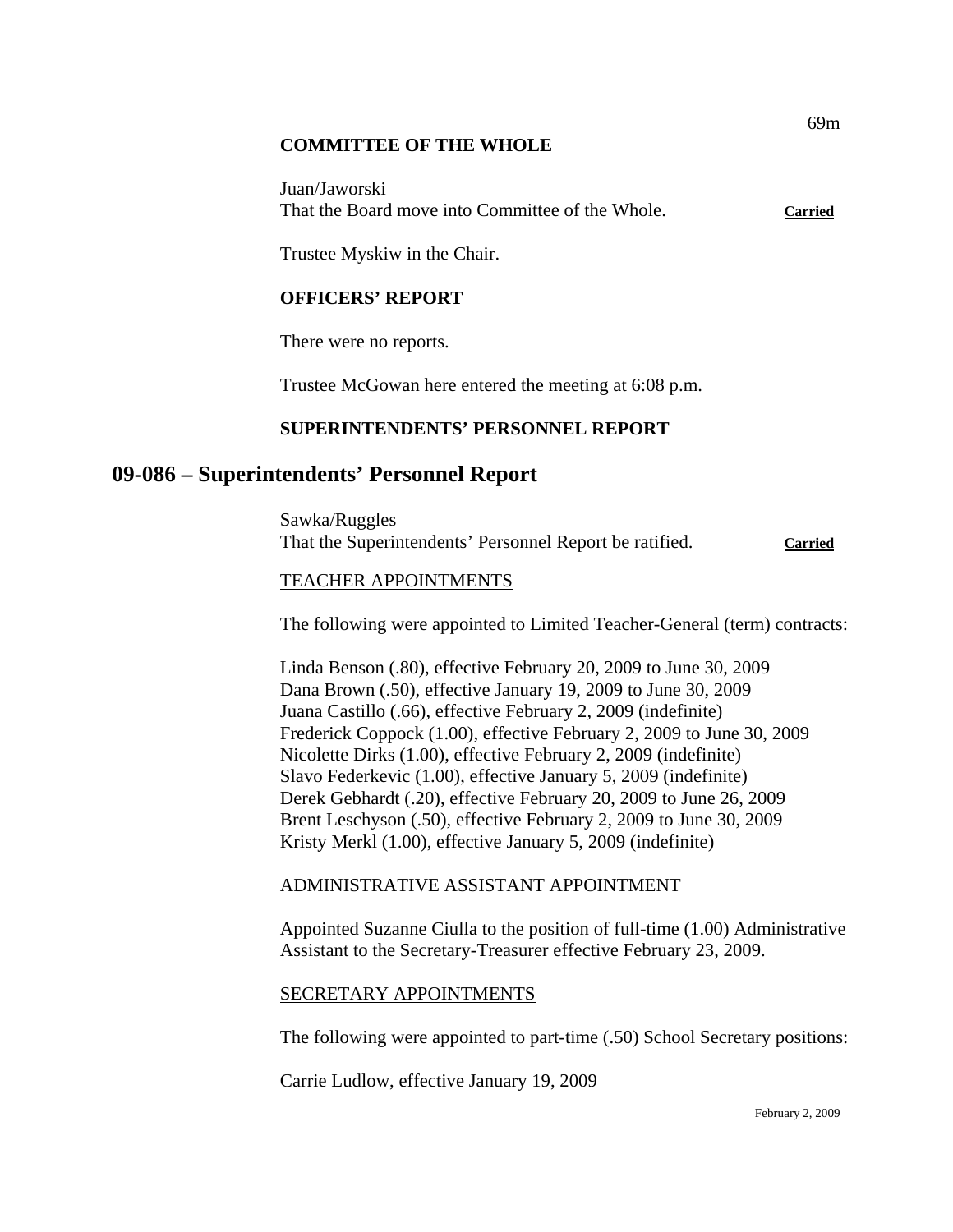### **SUPERINTENDENTS' PERSONNEL REPORT**

Nina Wasilewski, effective January 29, 2009

### BUS DRIVER APPOINTMENT

Appointed Dawn Baker to a part-time (4 hours per day) casual bus driver effective January 6, 2009.

### CUSTODIAN APPOINTMENT

Appointed Manuel Tobar to a full-time (8 hours per day) On Supply custodian position effective January 19, 2009.

# **SUPERINTENDENTS' REPORT**

The following was received as information:

- Personnel Matters.
- New Met School at Garden City Collegiate.
- Adair Warren assigned as new Met Principal.
- **Summary of students for School of Choice (program not offered).**

Trustee Sarbit in the Chair.

# **CORRESPONDENCE**

# **09-087 – Board Meetings**

#### Ploszay/Juan

That an Informal Board meeting be added on Monday, February 9, 2009 for discussion of the 2009/2010 Budget. **Carried**

Jaworski/Fogg

That a prize donation be made to Mike O'Shaughnessy's  $12<sup>th</sup>$  Annual Fundraising Pool Tournament, March 12, 2009, in support of Habitat for Humanity. **Carried**

### **SPECIAL ORDERS**

7:38 p.m. – Presentation from staff and students from A.E. Wright Community School highlighting success of the new Cultural Centre at the School (Cindy

# **SPECIAL ORDERS**

February 2, 2009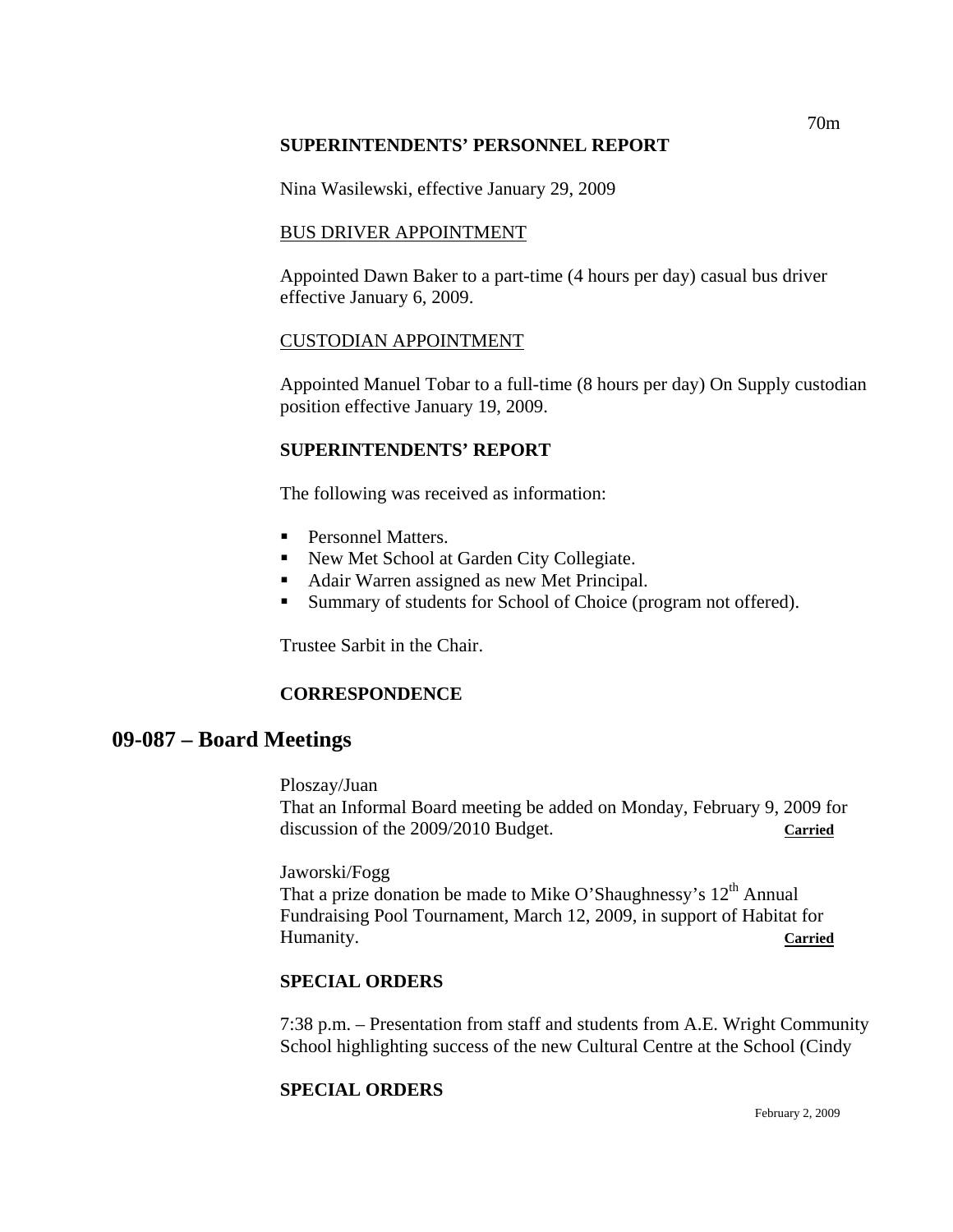Burkett, Principal; Lorelei Bunkowsky, Vice-Principal; Susan Mitchell, Paraprofessional).

# **09-088 – Consent Agenda**

Ruggles/Juan That the Consent Agenda be approved. **Carried**

### Cheque Listing

That cheques #901781-902130, #90002051-90002497, and #9090-9102 US in the amount of \$3,626,983.14 be approved.

Bockstael Construction Certificate of Payment No. 27

That Certificate of Payment No. 27 for the New West Kildonan Collegiate in the amount of \$22,594.78 be paid to Bockstael Construction.

### Statutory Holdback on Bockstael Construction

That 7½% Statutory Holdback in the amount of \$1,744.77 in relation to the New West Kildonan Collegiate be paid to the Seven Oaks School Division/Bockstael Construction (1979) Ltd. account.

Kelsey Construction (1996) Ltd. Certificate of Payment No. 7

That Certificate of Payment No. 7 for Arthur Wright and Constable Finney Schools Grooming Rooms in the amount of \$11,306.16 be paid to Kelsey Construction (1996) Ltd.

Lombard North Group Invoice No. 420-08

That Invoice No. 420-08 for the Swinford Park Development in the amount of \$1,488.11 be paid to Lombard North Group.

# Number Ten Architectural Group Invoice No. 6490

That Invoice No. 6490 for Edmund Partridge School Renovations in the amount of \$11,469.24 be paid to Number Ten Architectural Group.

# **CONSENT AGENDA**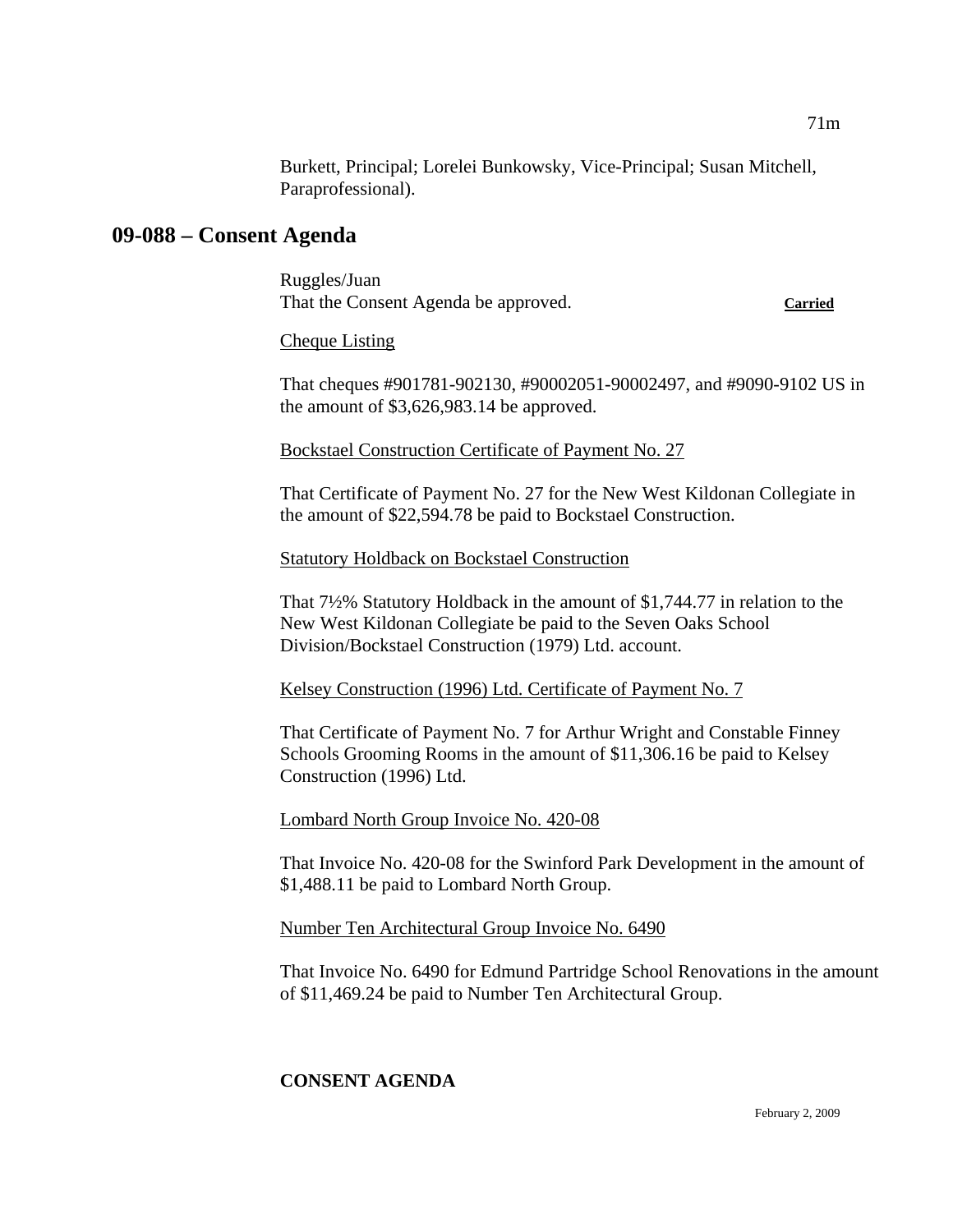#### Number Ten Architectural Group Invoice No. 6489

That Invoice No. 6489 for the Garden City Collegiate Link in the amount of \$8,242.04 be paid to Number Ten Architectural Group.

### Number Ten Architectural Group Invoice No. 6489

That Invoice No. 6498 for the Garden City Collegiate West Elevator & Grooming Room in the amount of \$1,661.14 be paid to Number Ten Architectural Group.

### Paragon Industries Ltd. Certificate of Payment No. 5

That Certificate of Payment No. 5 for Centennial School demolition in the amount of \$22,338.75 be paid to Paragon Industries Ltd.

### Statutory Holdback on Paragon Industries Ltd. Certificate of Payment No. 5

That 7½% Statutory Holdback on Certificate of Payment No. 5 for the Centennial School Demolition in the amount of \$1,725.00 be paid to the Seven Oaks School Division/Paragon Industries Ltd. Account.

### Stantec Consulting Invoice No. 352532

That Invoice No. 352532 for Garden City West Roof Replacement/Reinforcement Phase 2 in the amount of \$22,771.66 be paid to Stantec Consulting.

### Westland Construction Ltd. Certificate of Payment No. 5

That Certificate of Payment No. 5 for Garden City Collegiate Link and Renovations in the amount of \$275,038.56 be paid to Westland Construction Ltd.

### Statutory Holdback on Westland Construction Certificate of Payment No. 5

That 7½% Statutory Holdback on Certificate of Payment No. 5 for the Garden City Collegiate Link and Renovations in the amount of \$21,238.50 be paid to the Seven Oaks School Division/Westland Construction Account.

# **CONFERENCE REPORTS**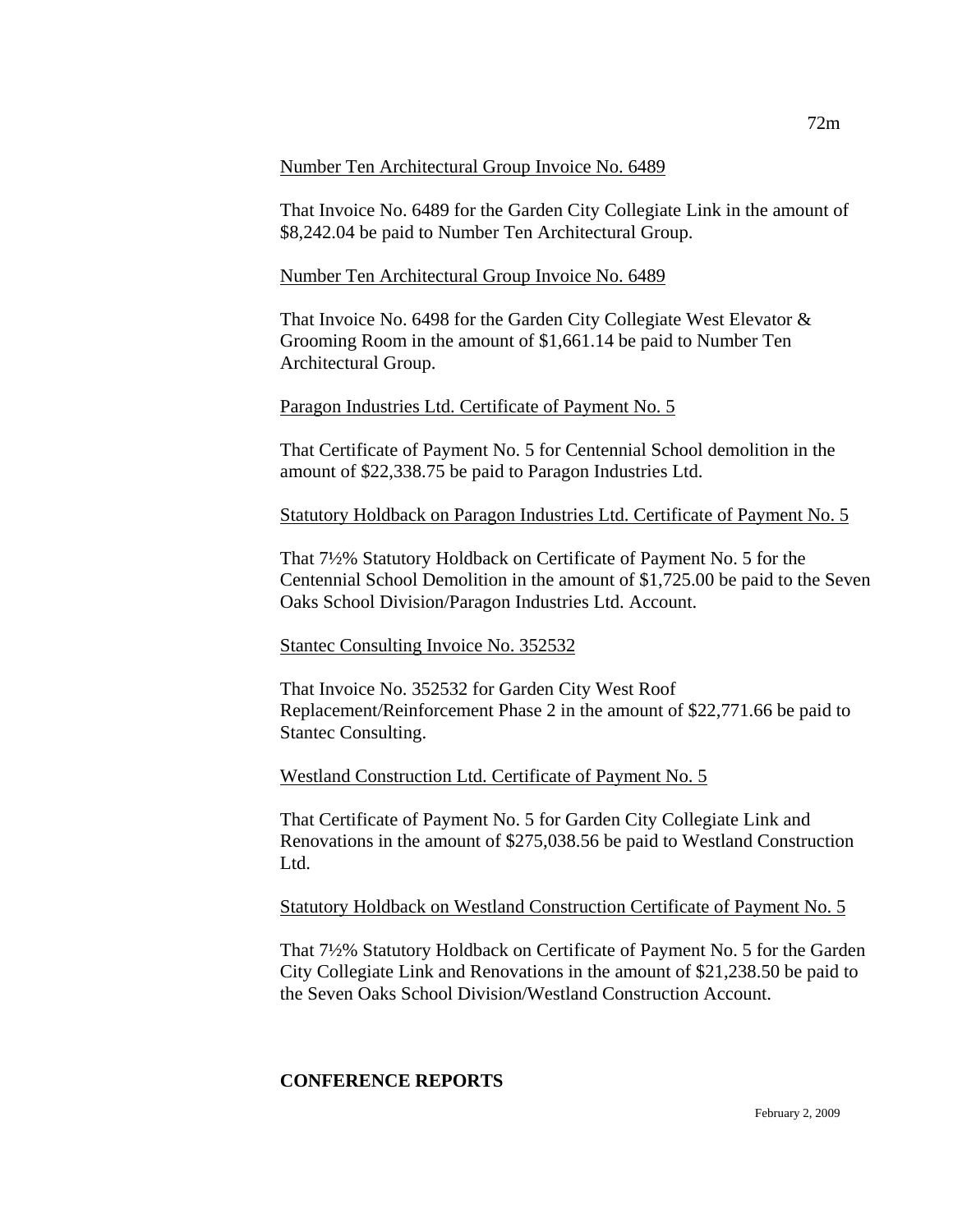Lisa Siemens, Teacher, O.V. Jewitt Community School, Geraldine R. Dodge Poetry Festival, September 25-28, 2008 – Waterloo Village, New Jersey.

# **CORRESPONDENCE**

- RBC Resolution Regarding Banking: Resolution regarding signature cards for the Board Office Social Fund and Maintenance/Transportation.
- Peter Bjornson, Minister of Education, Citizenship and Youth: Letter from the Honourable Peter Bjornson regarding operating fund accumulated deficit June 2008.
- Steve Power, Director, Public Schools' Finance Branch: Information pertaining to 2009-2010 funding.
- Heather Colquhoun, Coordinator, Public Schools Finance Branch: Letter from Public Schools Finance Branch with FRAME Reports based on 2008- 2009 school division budget.
- MAST Salary Bulletin: Park West School Division and Park West Teachers' Association Agreement-in-Committee.
- MAST Salary Bulletin Prairie Spirit: Salary Bulletin regarding Prairie Spirit School Division #02-2009 ratified agreement with Prairie Spirit Teachers' Association, January 28, 2009.
- MAST Memorandum Update: Memorandum of January 28, 2009 regarding update of CPI, Unemployment Rate, and Regional Trends.
- Shane McKenzie, Coordinator, Green Schools Initiative: Letter from Green Manitoba regarding funding in the amount of \$18,000 to be disbursed to the division.
- Geoff Mikolayenko, Fire Protection Plan Examiner, City of Winnipeg: Letter from Winnipeg Planning, Property and Development Department regarding building permit for 20 Allan Blye Drive/Portage Classroom addition.
- Suncorp Valuations Report: Suncorp Valuations appraisal report effective June 19, 2008.
- Thomas J. Beech, Senior Appraisal Consultant, Stevenson Advisors: Report of market value of vacant land – Leila Avenue.
- Paul Birston, Public Schools' Finance Branch: Fax regarding Garden City Collegiate West Roof Replacement and Structural Upgrade Phase II proceed to tender.
- Workers Compensation: Workers Compensation School Division Rate Survey 2009.
- Workers' Compensation: Workers' Compensation Board Client Profile Report to December 31, 2008.
- Robin Gray, STRATA Benefits Consulting: E-mail from Robin Gray regarding note to SOPA members regarding renewal rate increases for the **CORRESPONDENCE**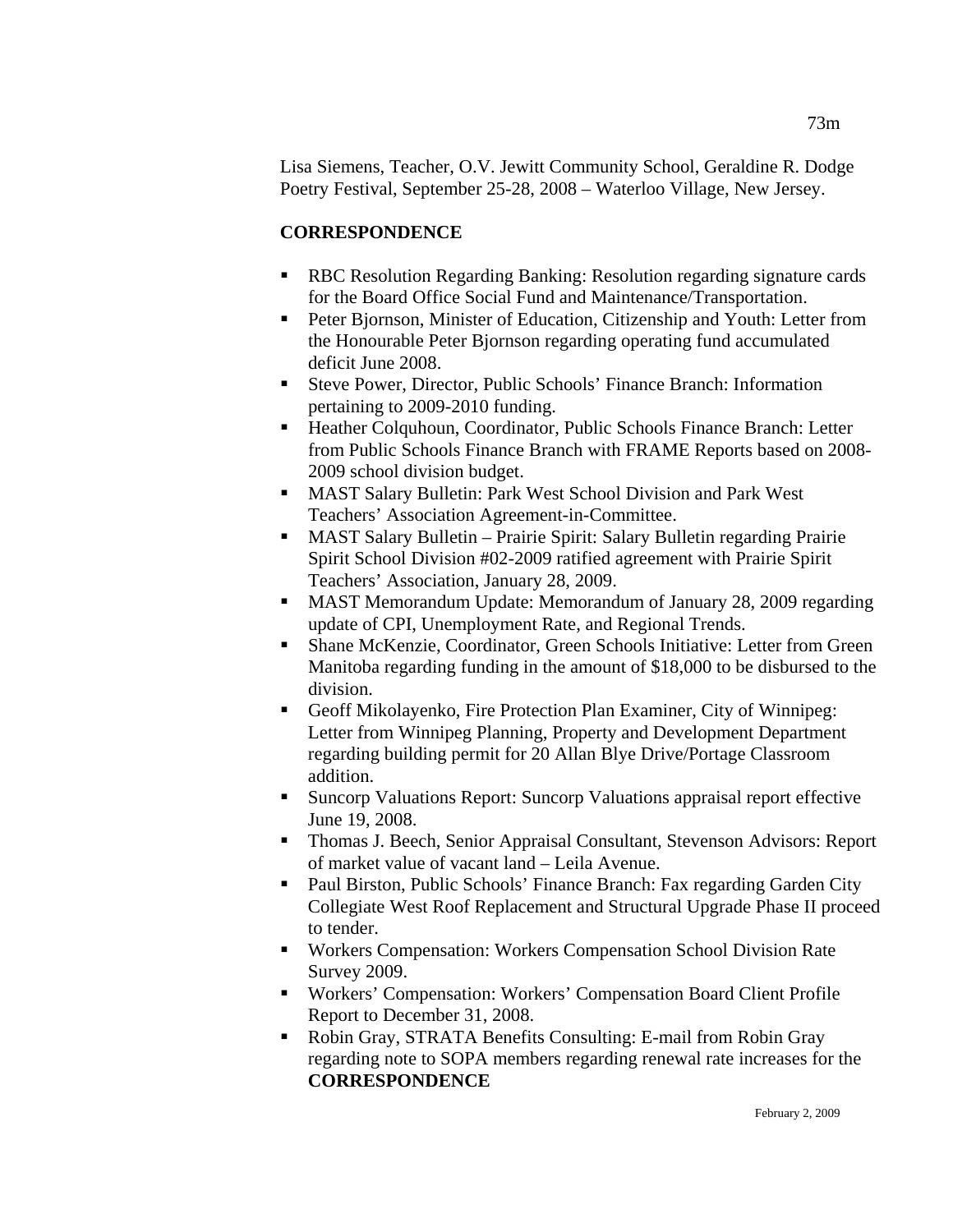STD benefit effective February 1, 2009.

- MASS Partnership Grant Application from the Winnipeg Foundation: Grant application regarding DVD on the Value of Public Education with supporting letters from Yolande Dupuis, President, MAST and John Wiens, Dean of Education, University of Manitoba.
- Darlene Parsons, President, CUPE 731: Notification that Dave Inkster is the new Treasurer of CUPE Local 731, replacing Fred Hooper.
- David Yeo, Director, MECY, Education Administration Services: 2009- 2010 School Year Calendar.
- **Manitoba Association of Parent Councils: Annual General Meeting and** Conference.
- Gerald Thiessen, Vice Chair, Board of Trustees, Garden Valley School Division: Nomination for Vice-President – School Divisions with less than 6,000 students.
- Honourable Peter Bjornson, Minister of Education, Citizenship and Youth: Music Month: Celebrating Music in Manitoba Schools – April 2009.
- Kathy Klenk, Chairperson, Manitoba Association of Multi-age Educators: Recognition of Cheryl Kopp, Teacher, École Riverbend Community School.
- Proclamation Manitoba Inclusive Education Week.
- Carolyn Duhamel, Executive Director, Manitoba Association of School Trustees: Programs and Projects nominated for School Boards Work Campaign.
- Laura Morrison, Healthy Schools: Sixteen Seven Oaks Schools participating in the Environmental Health Campaign.
- Wendy Bloomfield, Chairperson, Seine River School Division: Nomination for Vice-President – School Divisions with less than 6,000 students.
- CSBA Infopicks: Aboriginal Peoples Survey.
- Heather Demetrioff, Associate Director, Manitoba Association of School Trustees: Parliamentary Procedure Workshop at Red River College on Saturday, May 2, 2009.
- Heather Demetrioff, Associate Director, Manitoba Association of School Trustees: Towards Empowerment, Respect and Accountability – Report and Recommendations of the Impact of the Internet and Related Technologies on English Public Schools in Quebec.
- Pat Isaak, President, Manitoba Teachers Association: Thanking the Division for continued support for SAG conference day.
- Marilyn Seguire, Vice-Chair, Louis Riel School Division: Support the candidacy of Trustee Hugh Coburn for the position of President of MAST.
- Policy DFH Costs to Parents/Guardians for School Activities: Summary of Parent Council responses to new Policy.
- Laura Morrison, Healthy Schools: Premier's Healthy Award for Youth.
- UpWord The Voice of the Construction Industry in Manitoba: Quarter 4 **CORRESPONDENCE**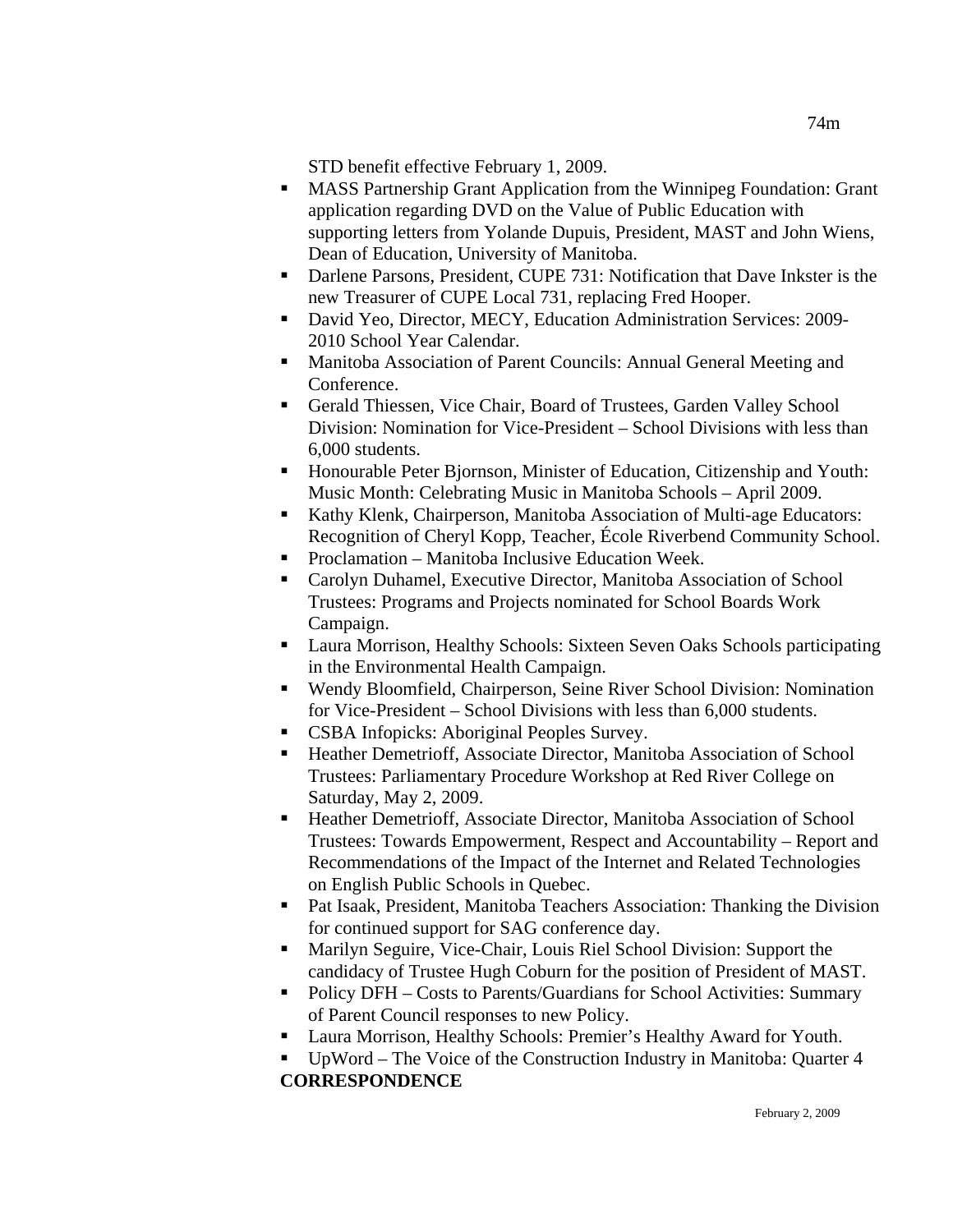Edition 2008.

- **MAPC Newsletter Winter 2008/2009.**
- Public Forum-Inclusive Education: What Works? February 17, 2009, 7:00 p.m. to 10:00 p.m., Grant Park High School.
- **Putting Science into Action: Equity from the Start Through Early Child** Development: May 13 to 15, 2009 – Sackville, New Brunswick.
- Towards 2020 Canada's Commitment to Children and Youth: April 27 to 29, 2009 – Crowne Plaza, Ottawa.
- Thomas J. Beech, Stevenson Advisors: Appraisal of Vacant Land Lot 4, Plan 23200 Leila Avenue.
- Chetan Thakore, Suncorp Valuations: 2008 Appraisal Update of Specified Property of Interest to Seven Oaks School Division.

# **ANNOUNCEMENTS**

- Divisional P.D. Monday, February 9, 2009
- Public Budget Meeting Monday, February 23, 2009
	- Municipal Counsellors Meeting  $-5:00$  to 7:00 p.m.
	- Public Budget Meeting 7:00 to 9:00 p.m.
- **Informal Board Meeting Monday, March 2, 2009 6:00 p.m.**
- Regular Budget Meeting Monday, March 9, 2009 6:00 p.m.
- **Informal Board Meeting Monday, March 16, 2009 6:00 p.m.**
- MAST AGM, March 19 & 20, 2009

# **09-089 – Moved to Committee of the Whole at 8:40 p.m.**

Jaworski/McGowan That Board here returned to the Committee of the Whole at 8:40 p.m.

# **SUPERINTENDENTS' REPORT**

The following matters were received as information:

- 2009/2010 Budget Draft Expenditure.
- Amber Trails Vacant Land Lot 4, Plan 23200 Leila Avenue.
- OLWEUS Safe Schools Manitoba-piloting Anti-Bullying program.
- **MAST Convention Program and Registration form.**
- **MAST Regional meeting.**

Trustee Sawka here left the meeting at 10:17 p.m.

### **CORRESPONDENCE/INFORMATON REQUESTED BY TRUSTEES**